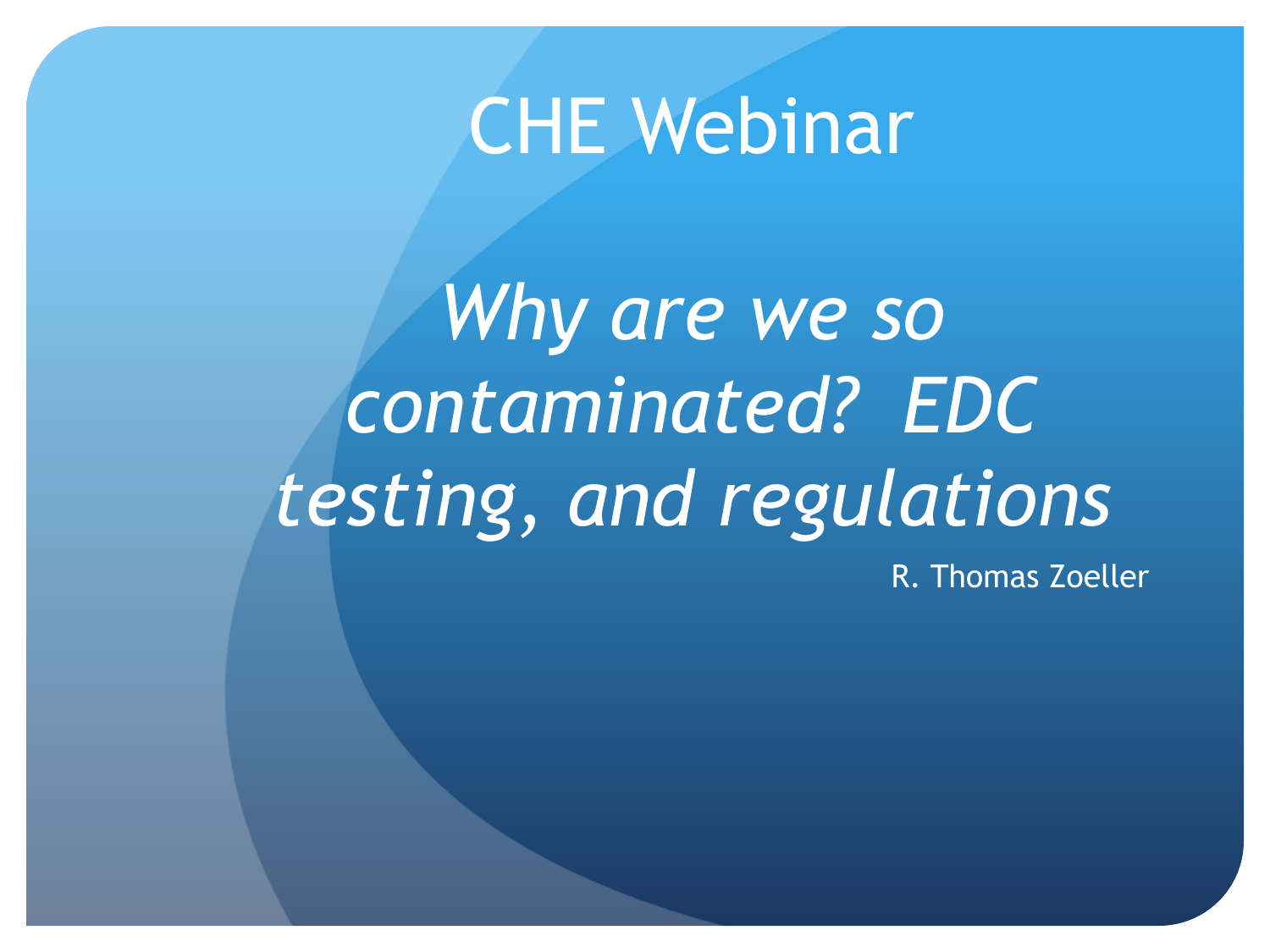## Chemicals in the Human Population

# **BodyBurden**

A benchmark investigation of industrial chemicals, pollutants, and pesticides in human umbilical cord blood

> **KROPP. SEAN GRAY CHRIS CAMPRELL**

**JULY 14, 2005** 

- 287 chemicals (of 417 examined) were identified in these 10 samples, with a range of 154 – 231 for each child.
- 180 of these cause cancer in humans or animals
- 217 are neurotoxic in animals
- 208 are developmental toxins

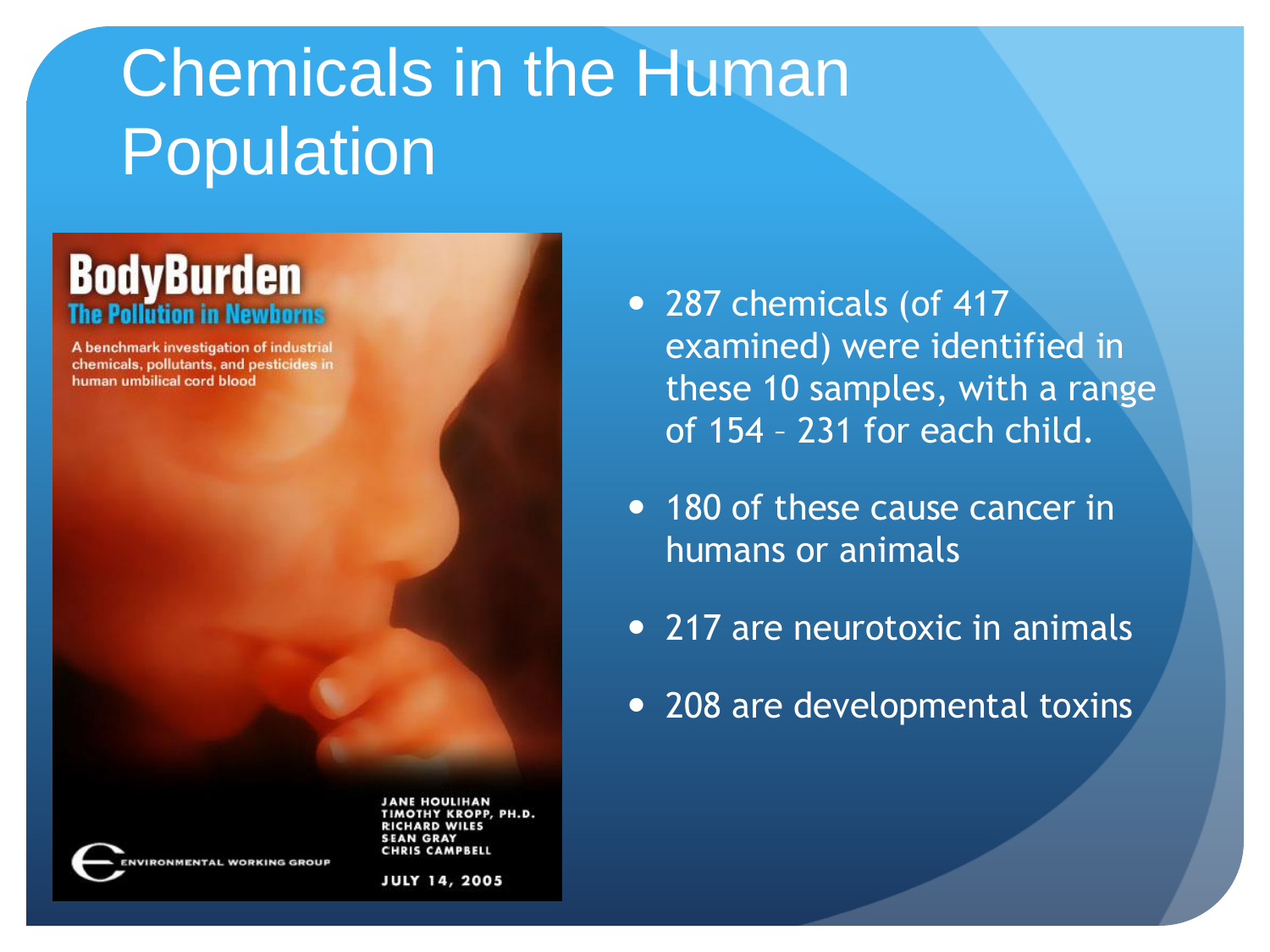#### How EDCs fall through the cracks

 EXAMPLE: POLYCHLORINATED BIPHENYLS (PCBs) AND COGNITIVE FUNCTION

 PCBs were used in many different kinds of products until they were banned by Congress in the late 1970s.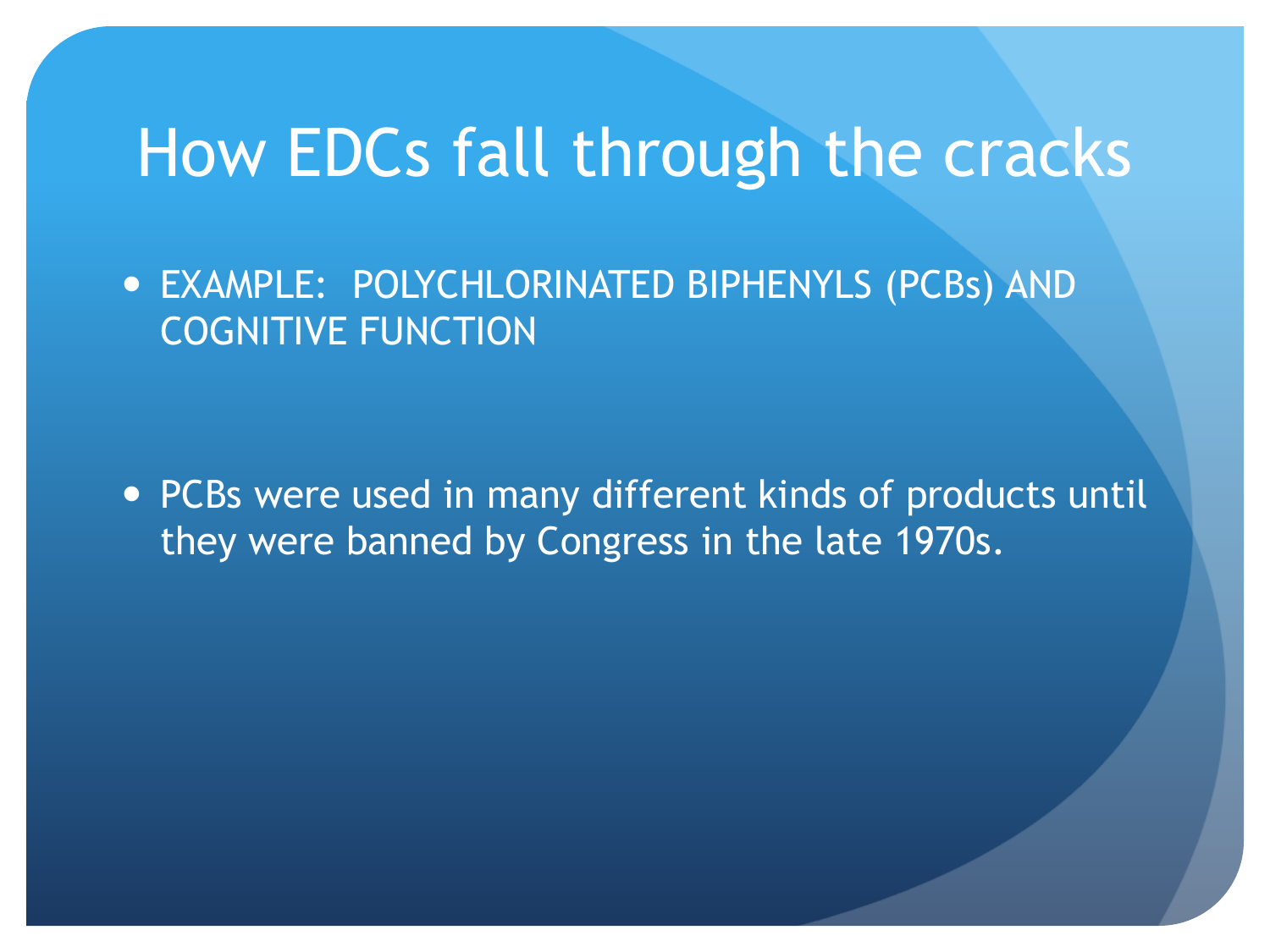## PCBs are Neurotoxicants

| Table 3. Neuropsychological outcomes of human PCB studies. <sup>a</sup> |              |                                    |                                                  |                             |
|-------------------------------------------------------------------------|--------------|------------------------------------|--------------------------------------------------|-----------------------------|
| Test                                                                    | Age          | Outcome                            | Exposure variable                                | References                  |
| Congener-specific studies                                               |              |                                    |                                                  |                             |
| Oswego cohort                                                           |              |                                    |                                                  |                             |
| <b>NBAS</b>                                                             | Birth        | $\downarrow$ Autonomic             | 7-9 chlorinated PCBs                             | Stewart et al. (2000)       |
|                                                                         |              | $\downarrow$ Habituation           | 7-9 chlorinated PCBs                             |                             |
| Fagan                                                                   | 6 months     | $L$ Fixation time                  | Cord blood PCBs, 7-9 chlorinated PCBs            | Darvill et al. (2000)       |
|                                                                         | 12 months    | $L$ Fixation time                  | Cord blood PCBs                                  | Darvill et al. (2000)       |
| German cohort                                                           |              |                                    |                                                  |                             |
| Fagan                                                                   | 7 months     | No effect                          |                                                  | Winneke et al. (1998)       |
| <b>Bayley scales</b>                                                    | 7 months     | LM                                 | In ∑PCBs (138, 153, and 180) breast milk         | Winneke et al. (1998)       |
|                                                                         | 18 months    | No effect                          |                                                  | Walkowiak et al. (2001)     |
|                                                                         | 30 months    | LM                                 | In ∑PCBs (138, 153, and 180) breast milk         | Walkowiak et al. (2001)     |
| Kaufman ABC                                                             | 42 months    | $\downarrow$ Mental processing     | In $\Sigma$ PCBs (138, 153, and 180) breast milk | Walkowiak et al. (2001)     |
|                                                                         |              | composite index                    |                                                  |                             |
| Faroe Islands cohort                                                    |              |                                    |                                                  |                             |
| <b>Boston Naming Test</b>                                               |              | $L$ Performance                    | Cord blood PCBs                                  | Grandjean et al. (2001)     |
|                                                                         |              |                                    |                                                  |                             |
| Auditory function                                                       |              | T Auditory thresholds              | Cord blood PCBs                                  | Grandjean et al. (2001)     |
| Noncongener-specific studies                                            |              |                                    |                                                  |                             |
| Michigan cohort                                                         |              |                                    |                                                  |                             |
| Birth size/growth                                                       | <b>Birth</b> | $\downarrow$ Birth weight          | Cord blood PCBs                                  | Fein et al. (1984)          |
|                                                                         |              | $\downarrow$ Head circumference    | Cord blood PCBs                                  |                             |
|                                                                         |              | $\downarrow$ Gestational age       | Cord blood PCBs                                  |                             |
|                                                                         | 5 months     | $\downarrow$ Body weight           | Cord blood PCBs                                  | Jacobson and Jacobson (1988 |
| <b>Bayley scales</b>                                                    | 5 months     | No effect                          |                                                  | Jacobson and Jacobson (1986 |
| Fagan                                                                   | 7 months     | $L$ Fixation time                  | Cord blood PCBs                                  | Jacobson et al. (1985)      |
| McCarthy scales                                                         | 4 years      | $\downarrow$ Verbal memory         | Cord blood PCBs, breast milk PCBs                | Jacobson et al. (1990a)     |
|                                                                         |              | $\downarrow$ Numerical memory      | Cord blood PCBs, breast milk PCBs                |                             |
|                                                                         |              | $\downarrow$ Visual discrimination | <b>Breast milk PCBs</b>                          | Jacobson et al. (1992)      |
|                                                                         |              | $\downarrow$ Short term memory     | Cord blood PCBs                                  |                             |
| Birth size/growth                                                       | 4 years      | $\downarrow$ Body weight           | <b>Total cord PCBs</b>                           | Jacobson et al. (1990b)     |
|                                                                         |              | $L$ Activity                       | Child's total PCBs                               |                             |
| WISC-R                                                                  | 11 years     | $L$ Full-scale IQ                  | <b>Prenatal PCBs</b>                             | Jacobson and Jacobson (1996 |
|                                                                         |              | $\downarrow$ Verbal IQ             | <b>Prenatal PCBs</b>                             |                             |
| North Carolina cohort                                                   |              |                                    |                                                  |                             |
| <b>NBAS</b>                                                             | Birth        | $\downarrow$ Muscle tone           | <b>Breast milk PCBs</b>                          | Rogan et al. (1986b)        |
| <b>Bayley scales</b>                                                    |              | $L$ Activity                       | <b>Breast milk PCBs</b>                          |                             |
|                                                                         |              | $\downarrow$ Reflexes              | <b>Breast milk PCBs</b>                          |                             |
|                                                                         | 6 months     | $L$ PDI                            | <b>Breast milk PCBs</b>                          | Gladen et al. (1988)        |
|                                                                         | 12 months    | $L$ PDI                            |                                                  |                             |
|                                                                         |              |                                    | <b>Breast milk PCBs</b>                          | Gladen et al. (1988)        |
|                                                                         | 18 months    | No effect                          |                                                  | Rogan and Gladen (1991)     |
|                                                                         | 24 months    | $L$ PDI                            | <b>Breast milk PCBs</b>                          | Rogan and Gladen (1991)     |
| McCarthy scales                                                         | $3-5$ years  | No effect                          |                                                  | Gladen and Rogan (1991)     |

Abbreviations: ↓, decrease; ↑, increase; Bayley scales, Bayley Scales of Infant Development; Fagan, Fagan Test of Infant Intelligence; Kaufman ABC, Kaufman Assessment Battery for Children; McCarthy scales, McCarthy Scales of Children's Abilities; NBAS, Brazelton Neonatal Behavioral Assessment Scale; Wisc-R, Wechsler Intelligence Scales for Children-Revised. <sup>a</sup>Dutch cohort is summarized in Table 2.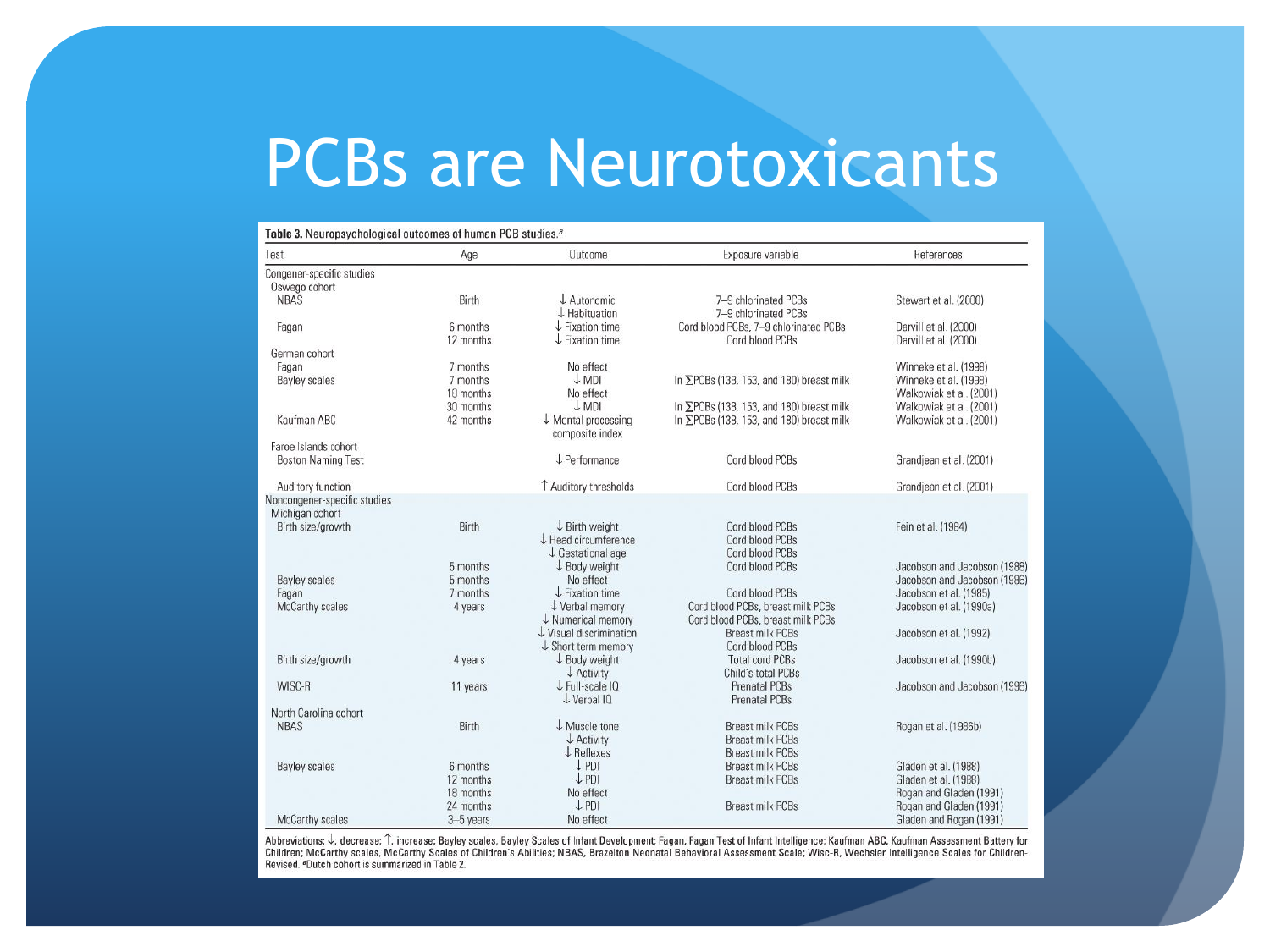## Is the Cognitive Effect of PCBs Mediated by an Endocrine Mechanism?

- Proposal: PCBs cause a reduction in serum thyroid hormone, leading to cognitive deficits when present during specific periods of development.
- PCB exposure in animals uniformly causes a reduction in serum thyroid hormone
- Some PCB congeners can bind to the thyroid hormone receptor in vitro and this could explain some effects of PCBs in humans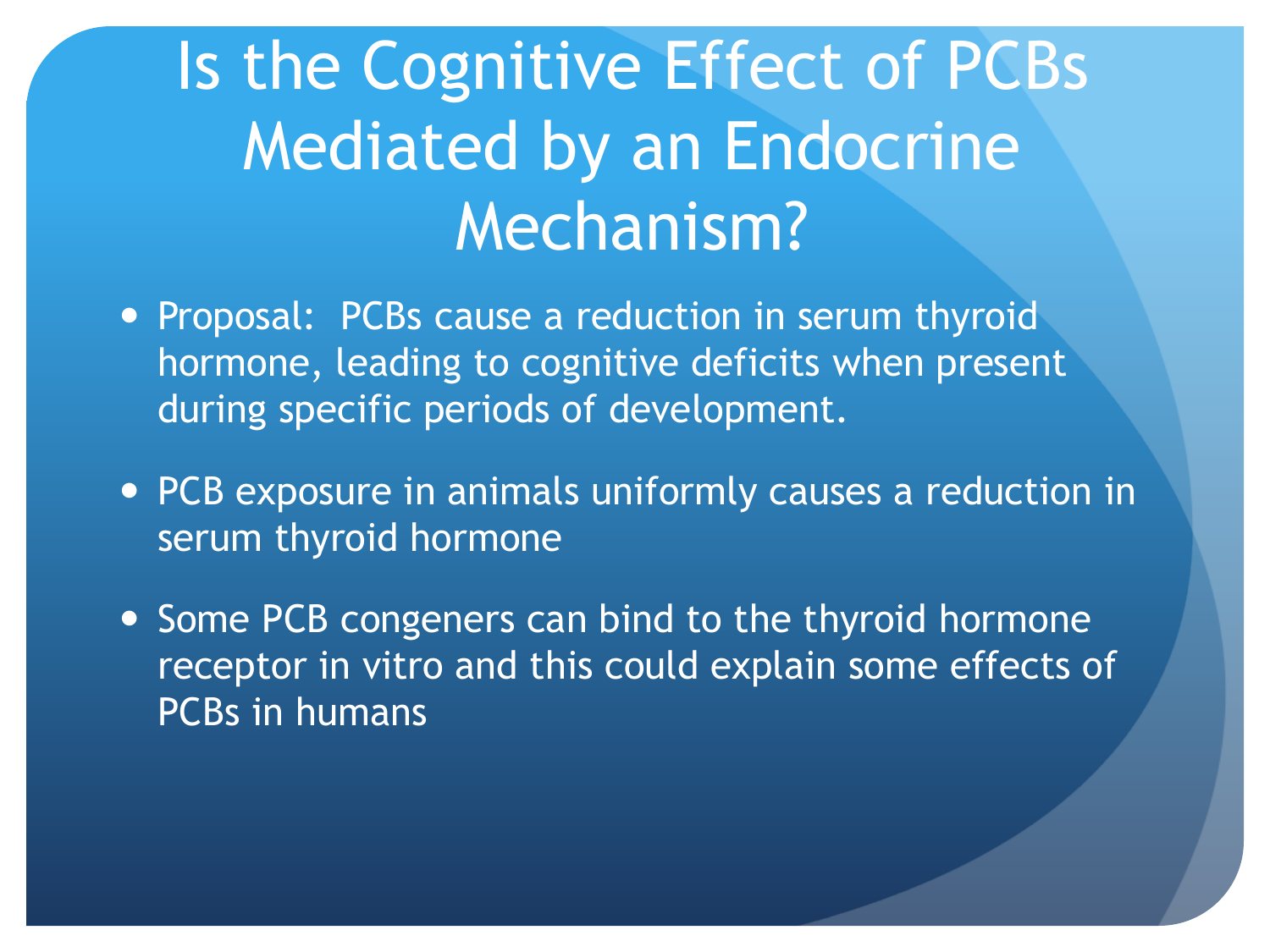## Is the Cognitive Effect of PCBs Mediated by an Endocrine Mechanism?

- Proposal: PCBs cause a reduction in serum thyroid hormone, leading to cognitive deficits when present during specific periods of development.
- BUT: Epidemiological studies do not uniformly find that environmental levels of PCBs are linked to lower levels of PCBs.
- So, while it is widely accepted that PCBs produce cognitive deficits in humans, their "status" as human EDCs could be argued.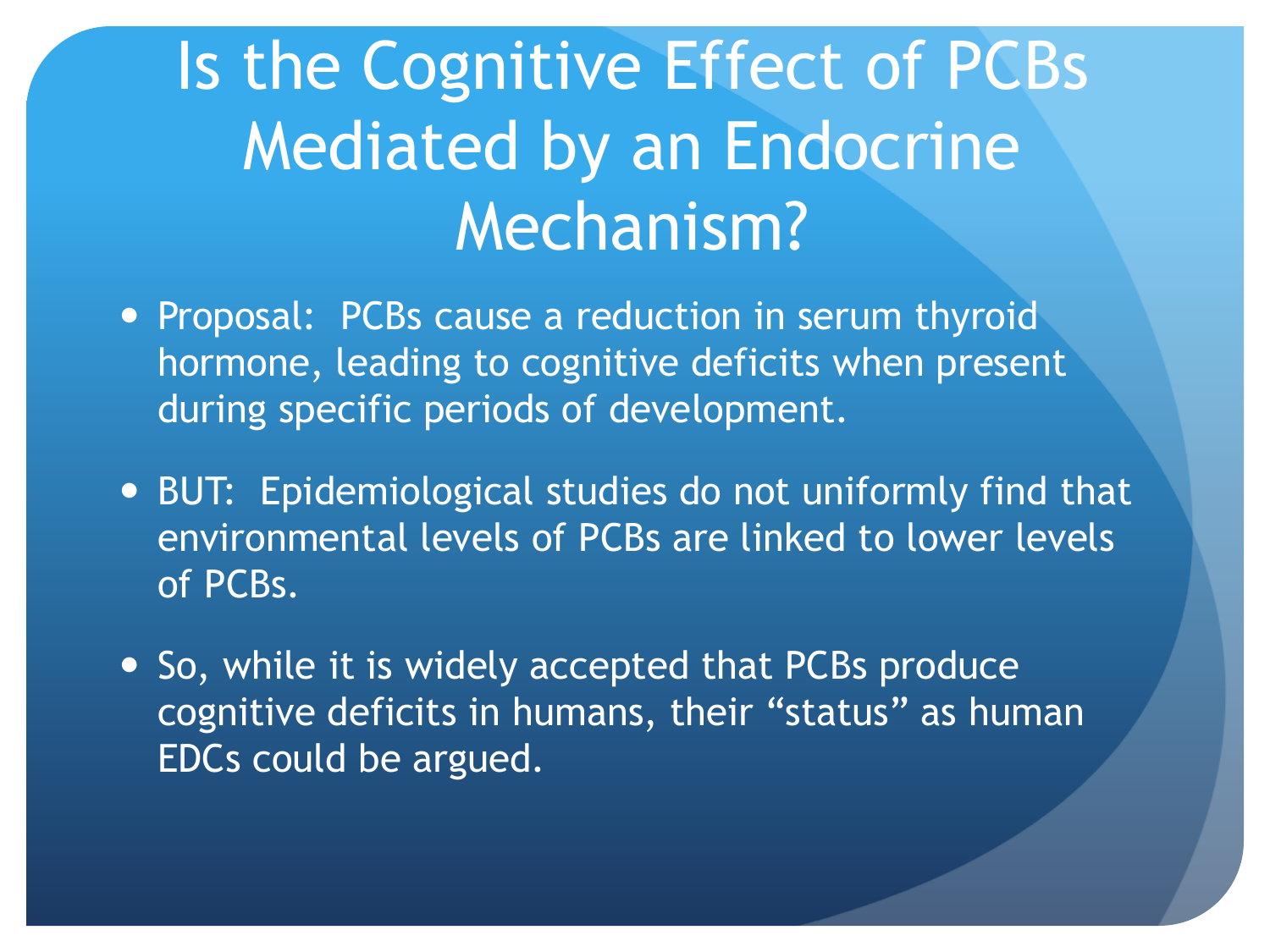Tier 1 Assays have been around for 50+ years. These assays did not identify PCBs adverse effects in the '60's and 70's. Why would they now?

#### Table 1 Assays included in the U.S. EPA's Tier 1 **Screening Battery®**

In Vitro¤

- **Estrogen receptor binding**
- Estrogen receptor transcriptional activation  $\rightarrow$
- Androgen receptor binding  $\rightarrow$
- Steroidogenesis (H295R)¤ ₩
- Aromatase (human recombinant)

In vivo<sup>II</sup>

- Utererotropic
- **Hershberger**  $\rightarrow$
- **Pubertal rat male**
- $\rightarrow$  Pubertal rat female
- **Fish short-term reproduction**¤
- Amphibian metamorphogenesis<sup>II</sup>  $\rightarrow$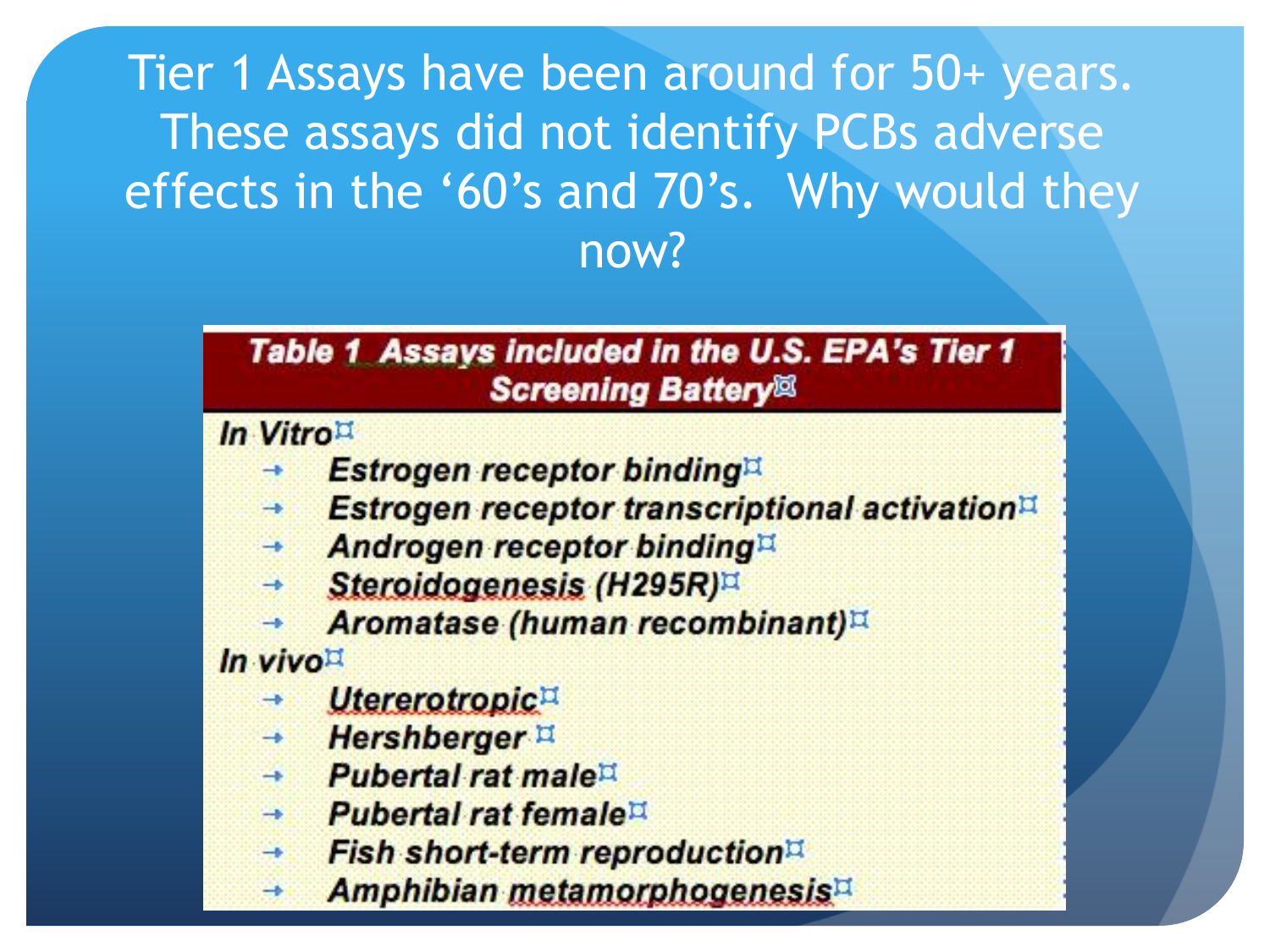## Why are we so contaminated?

• 1. Weak Laws (for both EPA and for FDA food safety)

• 2. Weak strategy for assessing EDC risk.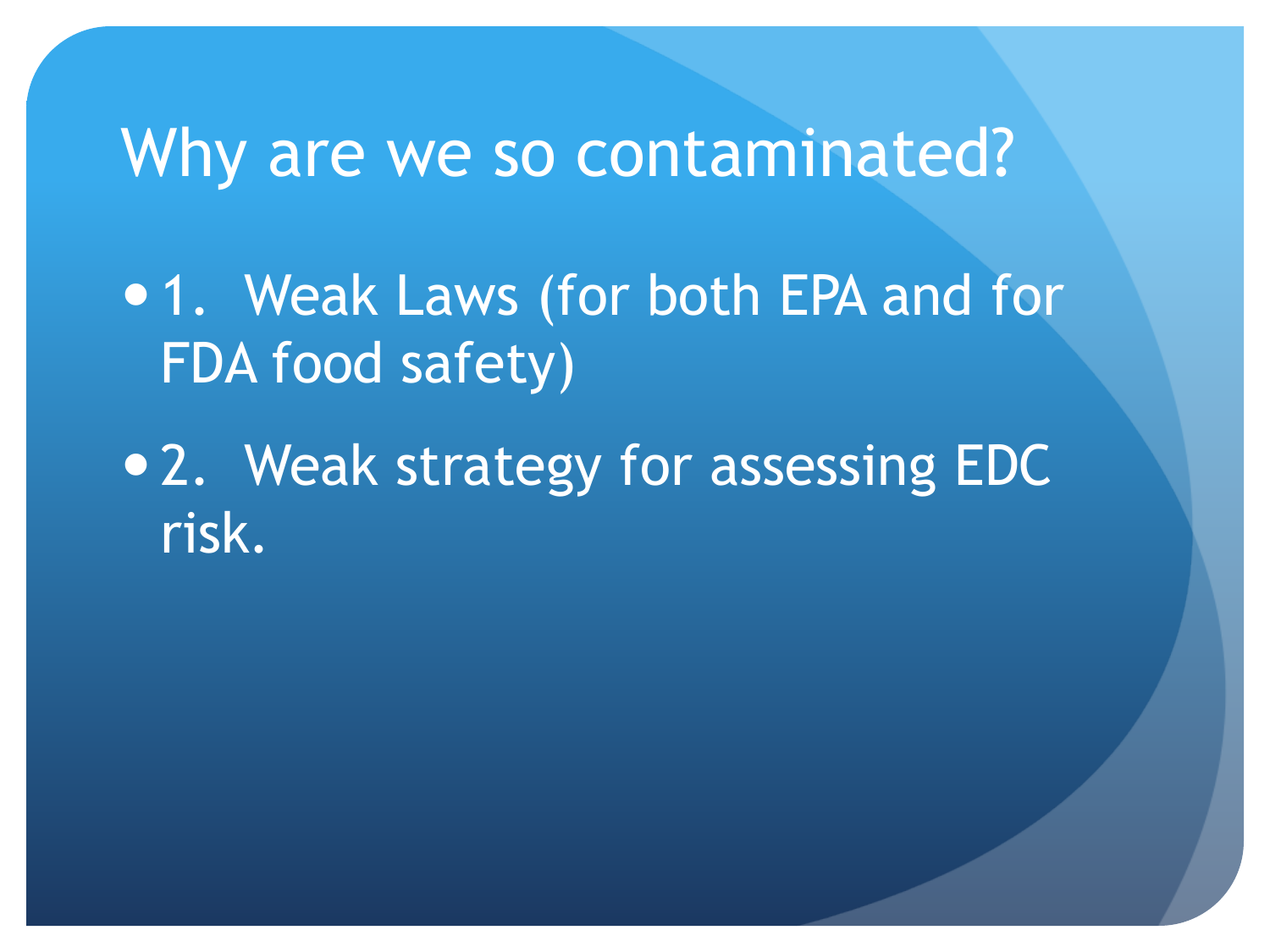## **Guideline Endpoints**

 Government approved toxicity tests ("Guideline Studies") capture body and organ weight and histopathology when weight is reduced.

• Measurements do not "map" to effects observed in the human population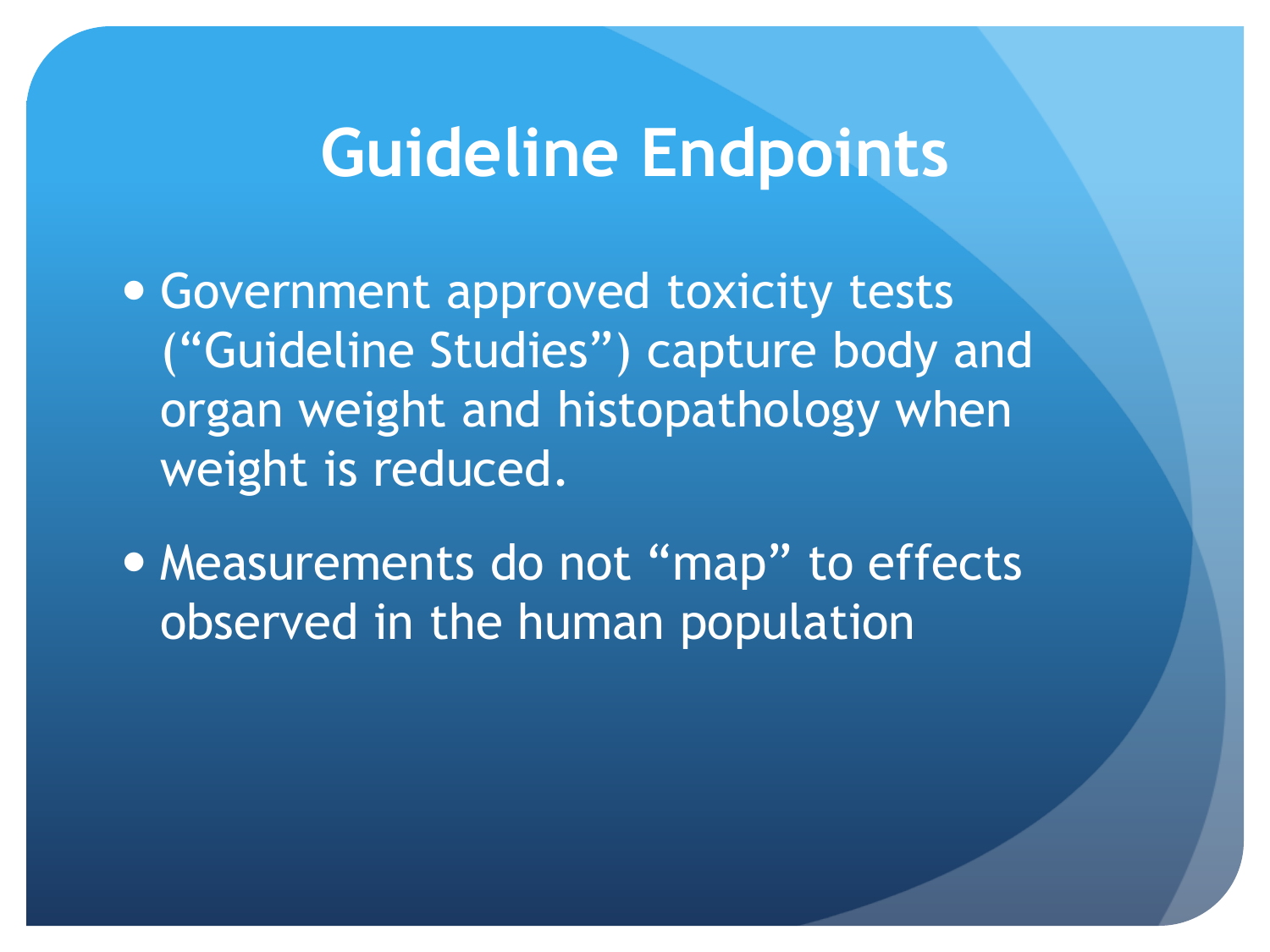## Several Major Publications all conclude that testing for EDCs is not adequate!